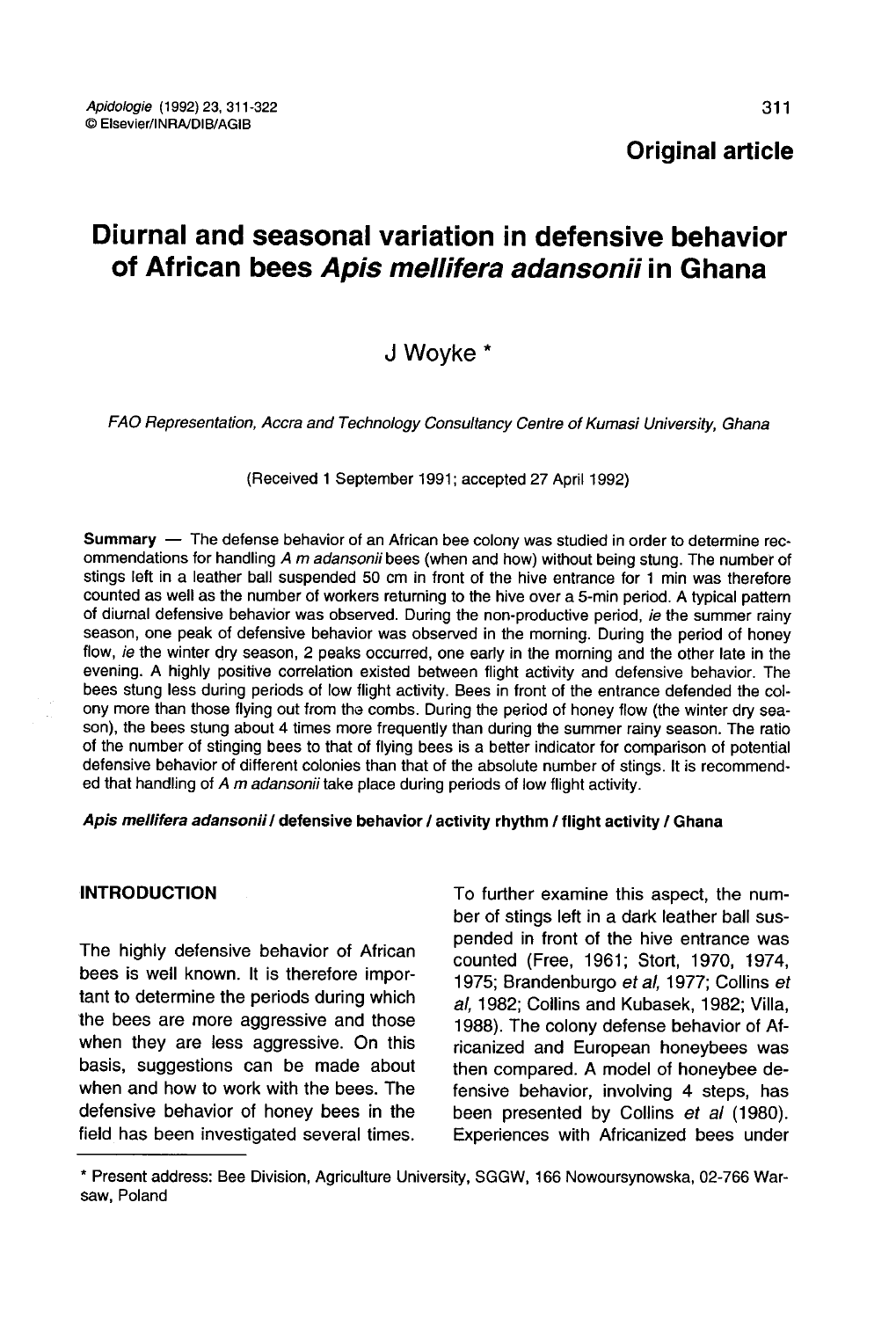very different conditions at sites in Brazil and Poland have been described by Woyke (1973). The latter author has pointed out (1989a) that a correlation exists between flight activity and defensive behavior.

During the daily work with bees in Ghana, 3 distinct phenomena concerning the defensive behavior of Apis mellifera adansonii; were observed, ie: 1), wide variation in defensive behavior during the day; 2) when smoke was directed through the hive entrance into the bee nest, worker bees escaped in great numbers and started to sting the beekeeper. The same phenome non occured when the hive was opened and smoke was directed between the combs; 3), the bees exhibited nonagressive behavior during the nonproductive period, ie the summer rainy season, and were very aggressive during the winter dry season, ie the period of honey flow. Individual discussions as well as those conducted at beekeepers' meetings showed that these phenomena had been noticed and were familiar to many Ghanian beekeepers. Quantitative investigations were therefore conducted to determine whether the daily practical observations could be scientifically confirmed.

#### MATERIALS AND METHODS

The study took place in Ghana over a 2-month period (26/5/1986-26/7/1986) during the summer rainy - non-productive season, and over a 3 month period (23/11/1986-21/2/1987) during the winter dry-honey flow season. The author worked with the bees daily for 10-12 h. At different times, 20-30 bee colonies were present at the university apiary in Kumasi. However, bees in other apiaries in north, central and south Ghana were also studied (Woyke, 1989a,b, 1992). Detailed investigations were conducted in Kumasi in central Ghana. The defensive behavior of 4 Apis mellifera adansonii bee colonies was studied. The colonies were kept in Kenya top bar hives placed on individual stands several meters apart.

Investigations were conducted every hour from 6.00 to 18.00 h, ie 13 times a day. The number of worker bees returning to the hive over a 5-min period was counted (Woyke, 1992). These numbers were divided by 5 to obtain results relating to a 1-min period, which were used for further calculations and comparisons. The defensive behavior of worker bees was then investigated. To this end, a black leather ball (diameter 7 cm) was turned with the rough side outside. Before the ball was used for tests, it was placed close to the entrance of a hive (not used in the experiment) to be stung by dozens of workers, so that it became impregnated with the smell of venom. For the test the ball was suspended on a thread 50 cm in front of the hive entrance, and was set in oscillatory motion for 1 min. Stings that had lodged in the ball were then counted and removed. On February 8th, 2 additional tests were conducted. Immediately after the first test was completed, the ball was suspended for 1 min 25 cm above the top bars of the same colony, while 2 beeways were opened between 3 combs. After the stings had been removed and counted, 2 puffs of smoke originating from burning dry leaves were directed between the 2 opened beeways, and the test was repeated. At the same time, temperature, RH and degree of cloudiness were noted.

The area occupied by brood was measured in 3 colonies at the time of the investigations. Measurements of natural cells showed, that 5.067 cells occupied an area of 1 cm2. Three colonies were weighed at weekly intervals.

Analysis of variance was performed. Newman-Keuls multiple comparison test was used to determine significant differences between colonies were weighed at weekly intervals.<br>Analysis of variance was performed. New-<br>man–Keuls multiple comparison test was used<br>to determine significant differences between<br>means.  $\chi^2$  test was used to compare frequency distributions.

### RESULTS

#### Diurnal pattern of defensive behavior

A wide variation in diurnal defensive behavior was recorded during the day in different bee colonies: from 2-112 stings over a 1-min period in colony No 5, to 33- 144 stings/min in colony No 3 (both on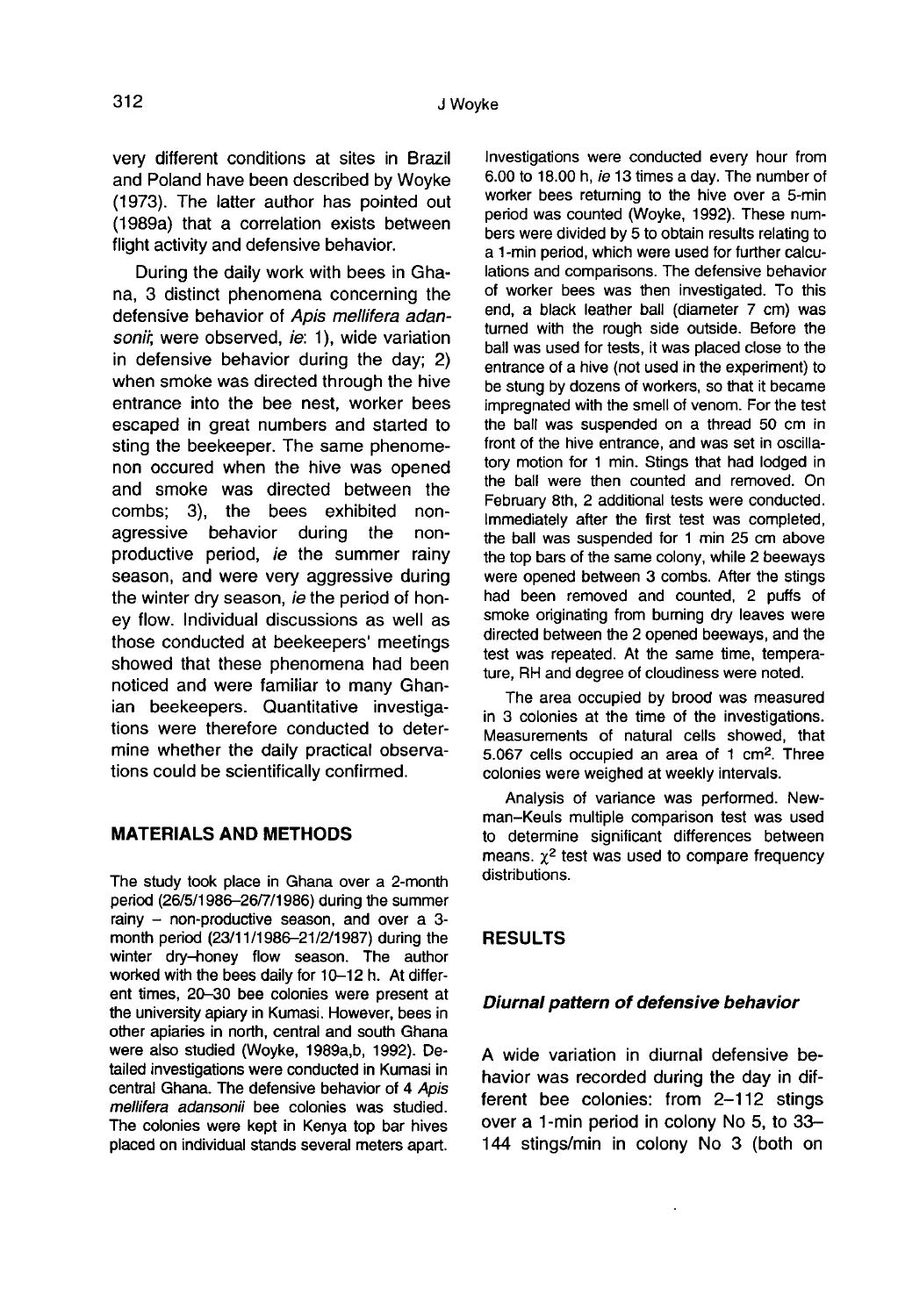June 23, 1986), or 8-248 stings/min in colony No 4 (January 13, 1987).

A characteristic pattern of diurnal defensive behavior was noted. During the dearth period, ie the rainy season (June, 23), defensive behavior of colony No 4 rose from 18 stings/min at 6 h to a peak of 62 stings/ min at 9.00 h (fig 1). Later, the defensive activity declined. Some variation occurred during the day. Low defensive behavior was observed at midday (11 stings/min at 13 h), with the lowest activity recorded in the evening (5-6 stings/min at 17.00 and 18.00 h respectively).

Considerable changes occurred during the period of honey flow, *ie* the winter dry season (January 13; fig 2). Three peaks of colony defense were recorded. One early morning peak of 107 stings/min occurred at 6 h, 30 min before sunrise. Then, defensive activity dropped to 11 stings/min at 8 h, and reached the highest peak of 248 stings/min at 10 h. Defensive behavior again dropped to 8 stings/min at 14 h, but rose to 163 stings/min at 18 h just before sunset. About 1 month later (fig 3), only 2



Fig 1. Diurnal colony defense and flight activity of colony No 4 during the dearth-summer rainy season in Kumasi on June 23, 1986.



Fig 2. Diurnal colony defense and flight activity of colony No 4 during the honey flow-winter dry season in Kumasi on January 13, 1987.



Fig 3. Diurnal stinging of bees from colony No 4 in Kumasi on February 8, 1987 of dark leather ball, suspended 50 cm in front of the hive entrance (Entrance 50c), 25 cm above top bars of combs with 2 open beeways (Combs 25c), and the same as previously, but after 2 puffs of smoke were applied to beeways between combs (Combs 25c + smoke) Kumasi, February 8, 1987.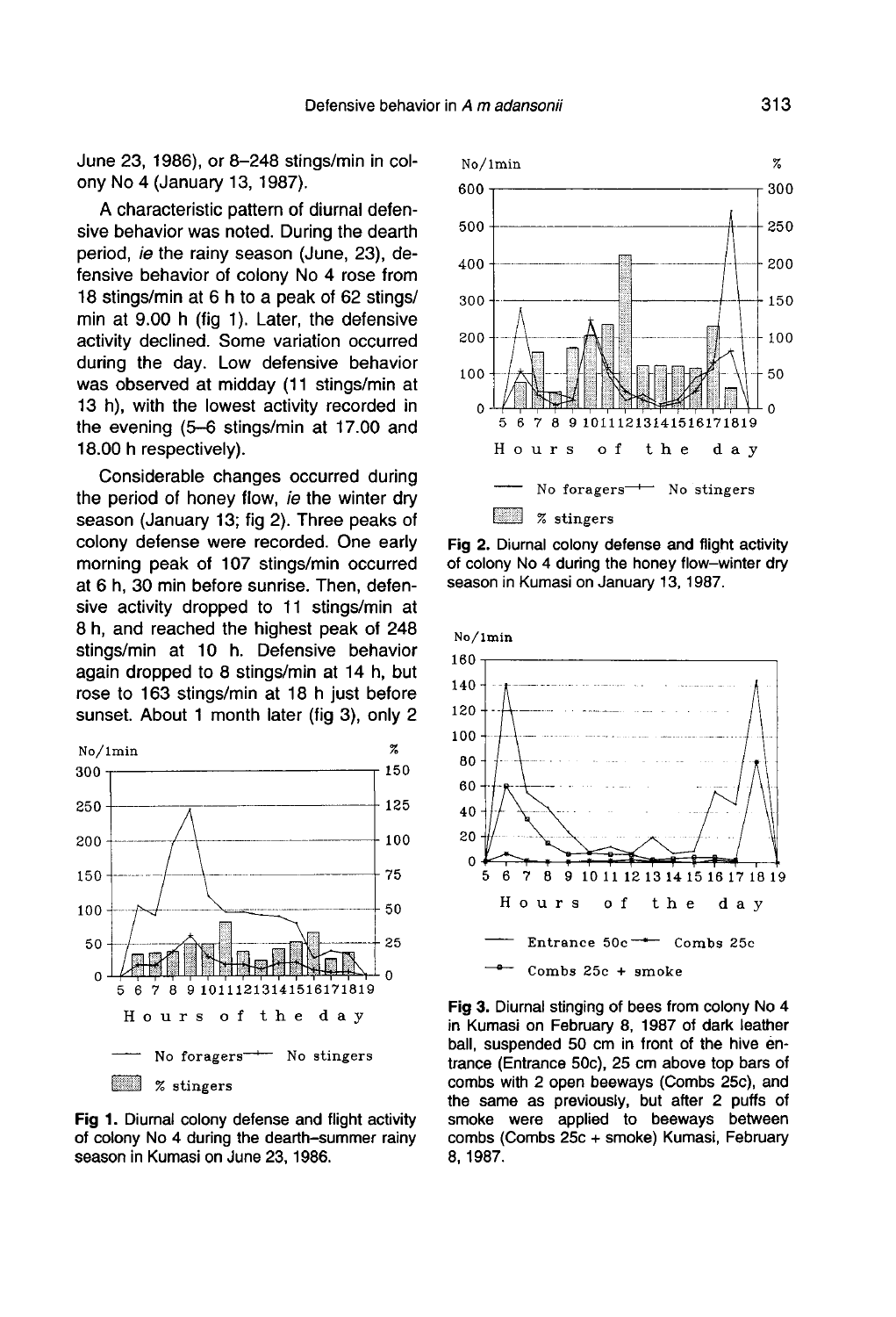peaks of defensive activity were recorded, one early in the morning with 141 stings/ min and the other late in the evening at 18 h, with 144 stings/min just at sunset. During the rest of the day the bees exhibited gentle behavior. The evening peak of colony defense was characteristic for both days during the honey flow season.

#### Correlation between defensive behavior and flight activity

Figures 1 and 2 as well as other recorded data show that stinging intensity was related to flight activity. Statistical calculations revealed a significant correlation between stinging and flight activity during the day. The correlation coefficients for colony No 4 were as follows: (df = 11);  $r = 0.96$  (June 23) or  $r = 0.66$  (June 24) during the dearth period-summer rainy season; and  $r = 0.71$ (Jan 13) and  $r = 0.96$  (February 8) during the honey flow period-winter dry season. The equation for the regression line presented in figure 4 is  $y = -3.26 + 0.24 x (y =$ No stinging bees;  $x = No$  of returning for-



Fig 4. Regression between the number of foragers returning to colony No 4 and number of stings in a dark leather ball at different hours on June 23, 1986.

agers/min). The slope as well as the intercept for the other days were different.

The ratio between the number of stinging bees and returning workers was calculated. For easier presentation and assessment, it was multiplied by 100 and called the percentage. This ratio did not remain constant during the day. Bee colony No 4 showed a range of 12-41% stinging bees during the dearth period-summer rainy season (June 23; fig 1), to 24-212% during the honey flow period-winter dry season (January 13; fig 2). Thus sometimes only a low percentage of flying bees engaged in stinging activity, but sometimes twice as many bees were stinging as returning to the hive. The other stinging bees were workers flying out of the hive and the guard bees. Figures 1 and 2 show that in general the ratio of stinging bees was high est at midday.

Taken together, the results justify a general prediction: low relative flight activity indicates low defensive behavior, the opposite behavior pattern to that expected with European bees.

## Defensive behavior of bees in front of the entrance and of bees flying out of beeways between combs

Specific tests (fig 3) showed that between 6-17 h, 7-141 workers stung the ball suspended 50 cm in front of the entrance; however, only 0-6 workers stung a ball suspended 25 cm above the top bars of 2 opened beeways. Tests were also carried out with a ball suspended 50 cm above the top bars. However, the bees practically did not sting the ball that was suspended so high. Thus, bees in front the entrance defended the colony more vigorously than those flying out of beeways between the combs. More surprising was the observa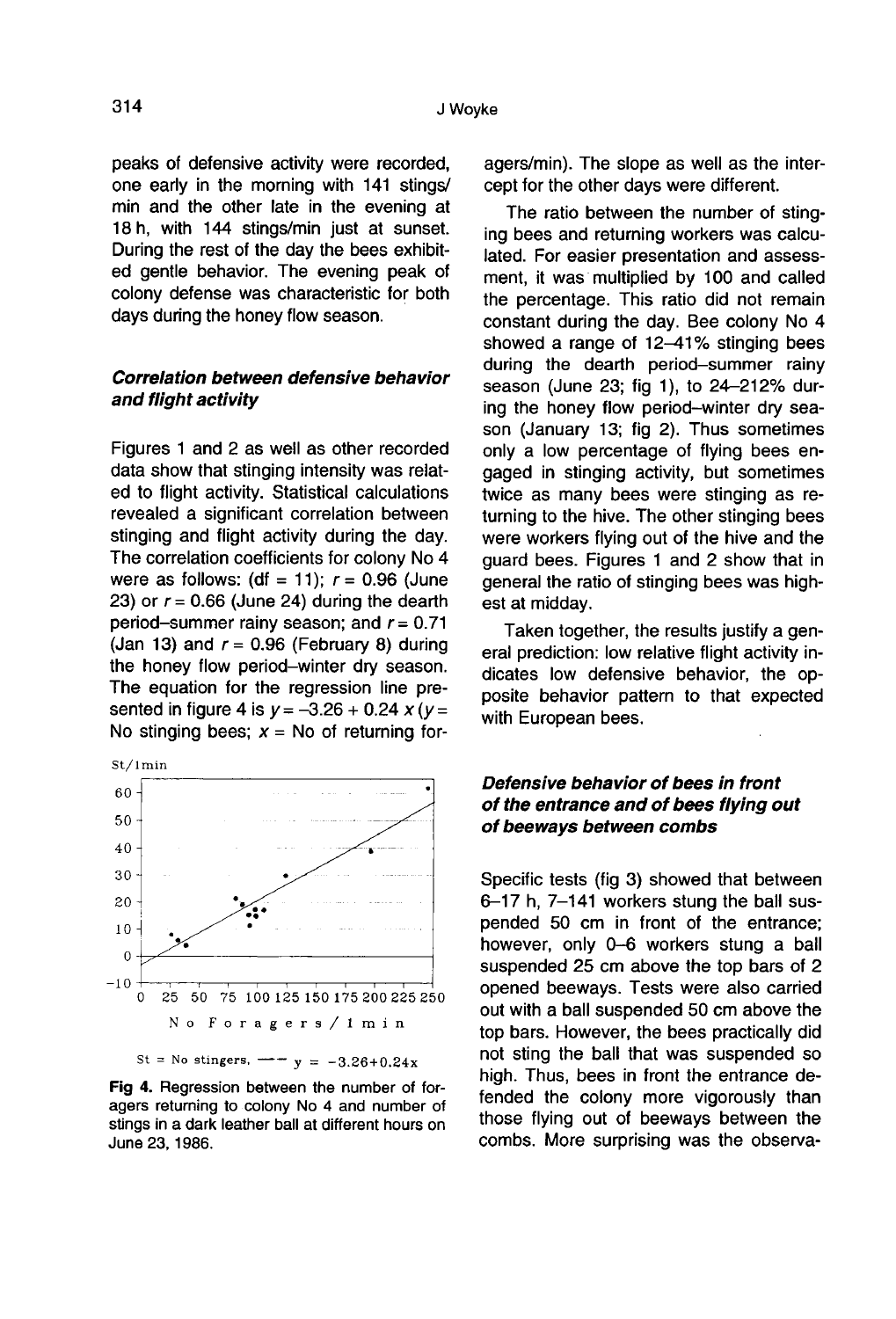tion that as many as 2-60 bees from beeways between combs stung the ball after they had been smoked out. An especially vigorous reaction to smoking was observed after the first treatments at 6 and 7 h. The bees were also particularly defensive at 18 h during the period of maximal flight activity. They flew out of the hive not only through the entrance and the 2 opened beeways between combs, but also through all cracks and openings. They attacked everything so vigorously that the smoking test could not be conducted at that time. Between 6-17 h, a total of 428 workers stung the ball in front of the entrance, 16 the ball suspended 25 cm above the top bars of 2 opened beeways and 149 after the bees had been smoked out with 2 puffs of smoke. The ball in front of the entrance was stung on average  $(n =$ 12;  $x \pm$  SEM) 35.7  $\pm$  11.1 times per test, the ball above the opened beeways  $1.3 \pm$ 0.5 times before smoking and  $12.4 \pm 5.0$ times after the bees had been smoked out. Paired t-test showed a statistically significant difference between the 2 latter means,  $t = 2.37$ ; df = 11;  $P = 0.037$ . Thus smoking significantly increased the defensive behavior of worker bees. Workers stung the ball on the average 10 times more after than before smoking.

Correlation coefficients between the number of foragers and the number of stingers in front of the entrance, above combs before and after smoking were:  $r =$ 0.93,  $r = 0.86$  and  $r = 0.87$  respectively. Regression between these characters was  $y = 7.87 \pm 0.47f$ ,  $y = 0.26 + 0.02f$  and  $y =$  $0.64 + 0.20f$  g respectively ( $f =$  No foragers). The values of the intercept and the slope for number of stinging bees after the bees had been smoked out were between those for the number of stinging bees in front of the entrance and the number above the combs before the bees had been smoked out. All these results confirm the daily practical observations according to which bees started to sting after the smoke had been directed through the entrance into the bee nest. It can be concluded that the smoke irritated the bees and increased their defensive reaction.

#### Defensive behavior in different seasons

Defensive behavior was investigated in summer and winter. The temperature at 14 h on January 13 was 4 °C higher, and on February 8, 7 °C higher than in summer, although the early morning temperature on January 13 was the lowest (fig 5). June falls during the non-productive period-summer rainy season. January and February fall during the honey flow periodwinter dry season. The bee colonies lost 1-2 kg/colony/week in June and in January gained 1-1.5 kg/colony/week. The number of brood combs in colony No 4 on



Fig 5. Temperature in Kumasi during the investigation period.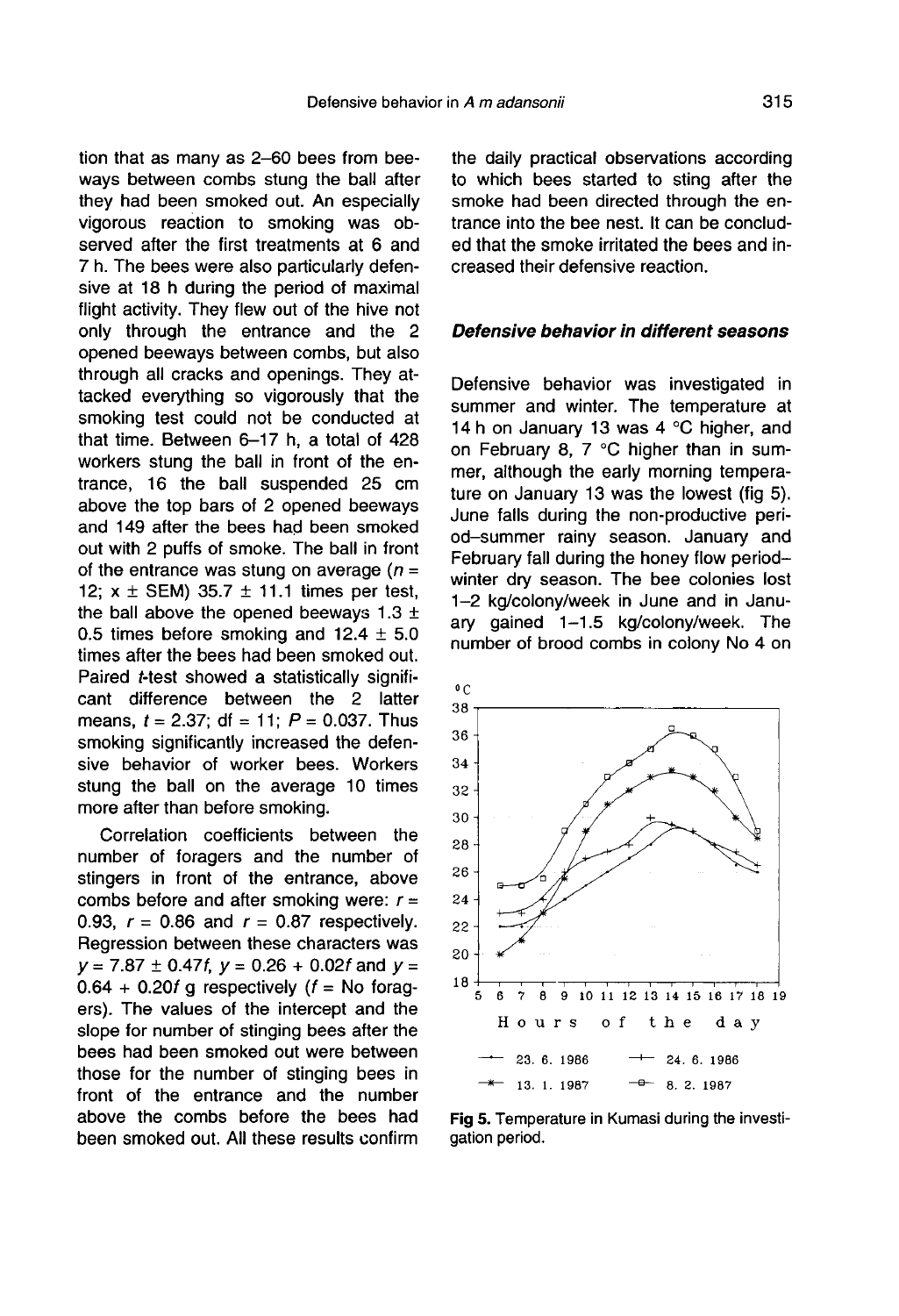June 26, January 15 and February 5 was 10, 8 and 7 (combs) respectively. The bees covered 4—5 more combs.

Figure 1 shows that one morning peak of defensive behavior was observed on June 23, during the non-productive period-summer rainy season. A similar pattern in the same colony was noted the next day. Figures 2 and 3 show that at least 2 peaks, one early in the morning and the other late in the evening, were observed during the honey flow periodwinter dry season. Thus the pattern of diurnal defensive behavior of the same colony did not remain constant. It may change drastically during different periods of the year. The 2 patterns of colony defense agreed very well with the 2 patterns of flight activity recorded by Woyke (1992) during 10 different days of investigation in both seasons in Ghana.

The average number of flights/min during the entire day, as well as the average

number of stings/min during the day was calculated (fig 6).  $\chi^2$ -Test showed that frequency distribution of the average number of foragers on different days differed significantly from that of the number of brood combs present in the colonies at the same time:  $\chi^2_{\text{calc}} = 12.5 > \chi^2_{\text{tab 0.05}} = 7.81, P =$  $0.006$  (df = 3). Thus the amount of brood (noted above) did not show a correlation with the number of foragers.

Statistical calculations did not show significant differences in the average number of foragers in different seasons, as presented in figure 6. However, the  $\chi^2$ -test showed that the averages differed from the 1:1:1:1 frequency distribution:  $\chi^2_{\text{calc}}$  =  $12.78 > \chi^2$ <sub>tab</sub>  $_{0.05} = 7.81$ ,  $P = 0.006$  (df = 3). No significant differences were found between both averages of the number of stinging bees in each season. The average number of stinging bees on January 13 was significantly higher than both summer sunging bees in each season. The average<br>number of stinging bees on January 13<br>was significantly higher than both summer<br>averages.  $\chi^2$ -Test showed that the fre-



Fig 6. Defense behavior of colony No 4 during different seasons. Numbers above bars represent averages of 13 counts taken throughout the day. Different letters before or after the numbers indicate significant differences between the means (The y units represent numbers of foragers and stinging bees and percentages indicate % of stinging bees).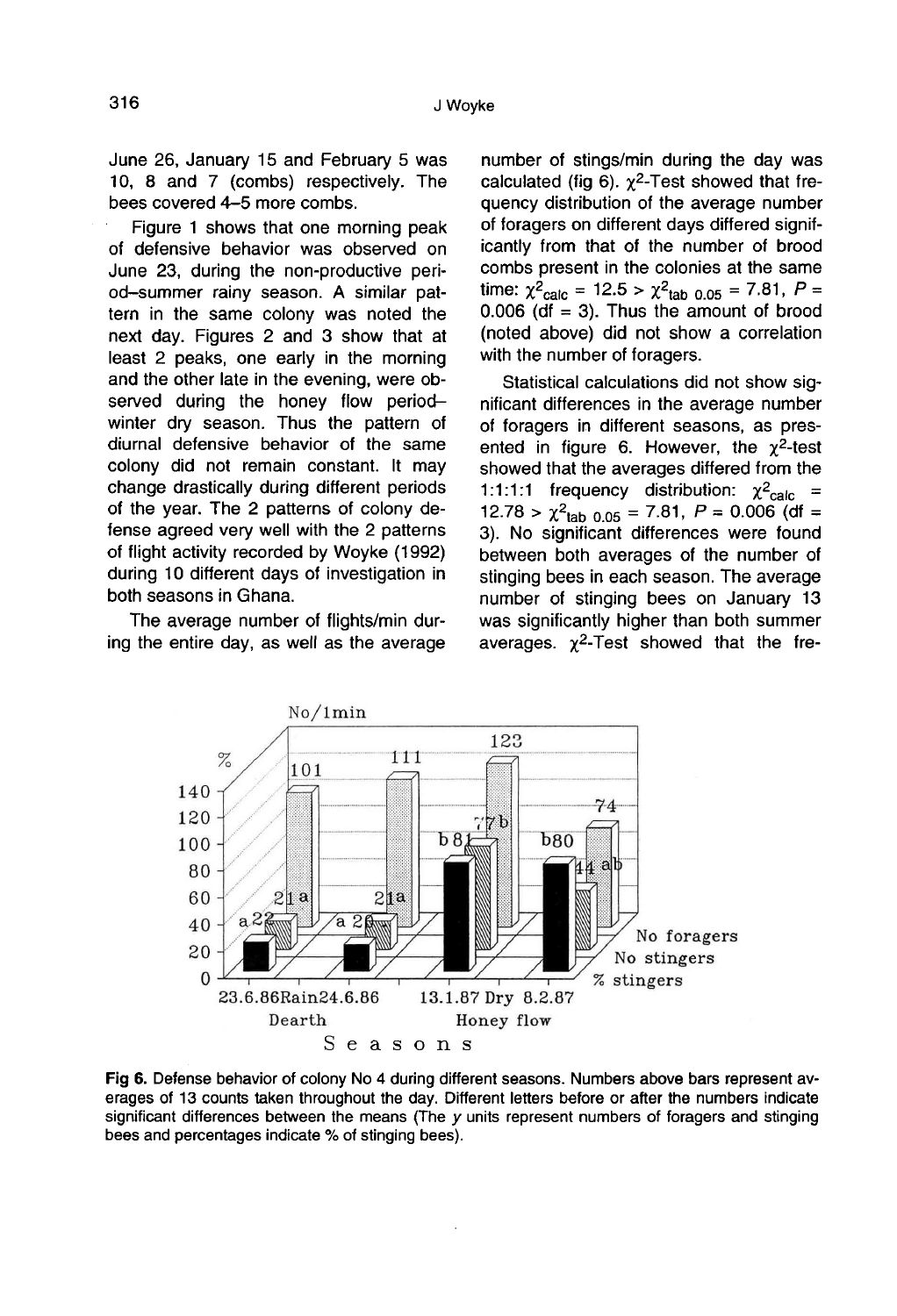quency distribution of the average numbers of stinging bees on both summer days and on February 8 (21, 21 and 44 respectively) differed significantly from the 1:1:1 distribution:  $\chi^2_{\text{calc}} = 12.30 > \chi^2_{\text{tab 0.05}}$  $= 5.99, P = 0.02$  (df  $= 2$ ). The ratio (%) of stinging bees to foragers did not differ within the same season; however, it was significantly higher on both days during the honey flow season than during the nonproductive period. Since the ratio amounted to 20-22% in summer and 80-81% in winter, this indicates that the defensive behavior of the same colony on the days of the investigation was about 4 times higher during the honey flow season than during the non-productive season. Thus the ratio of stinging bees to foragers does not remain constant throughout the year.

#### Comparison of defensive behavior in 4 bee colonies

Figure 7 shows that differences exist in the diurnal defensive behavior of different bee colonies. The pattern of defensive behav-



Fig 7. Diurnal defensive behavior of 4 bee colonies in Kumasi on June 23, 1986.

ior in 3 colonies was similar. The morning peak of the 4th colony, No 3, occurred later (June 23). The next day the pattern was similar, but the peaks of the same colonies shifted as a function of time in comparison to the other colonies. The variation in defensive behavior between different colonies was statistically significant for both days.

The differences in the mean numbers of stings left in the test ball on June 23 were found to be statistically significant only between 1 colony and the 3 others (table I). The next day, differences between 3 colonies were found to be significant. After means for both days had been calculated, significant differences were only found between 2 colonies (table I): colony No 3 exhibited the most defensive, and No 4 the least defensive behavior.

#### Ratio of stinging bees to foragers in 4 colonies

A high correlation was found to exist between flight activity and stinging in colony No 4. Flight activity of 4 bee colonies was therefore investigated at 10, 11, 12, 14 and 15 h. The relationship between average

Table I. Comparison of mean number of stings/ min left in a leather ball by 4 bee colonies during the entire day (13 repetitions between 6 and 18 h).

| Date      | Colony No        |                 |                  |                 |  |  |
|-----------|------------------|-----------------|------------------|-----------------|--|--|
|           | з                | 4               | 5                | 6               |  |  |
| 23/6/1986 | 70 <sup>b*</sup> | 23 <sup>a</sup> | 34 <sup>a</sup>  | 31 <sup>a</sup> |  |  |
| 24/6/1986 | 66 <sup>c</sup>  | 21 <sup>a</sup> | 38 <sub>ab</sub> | 42 <sup>b</sup> |  |  |
| Both days | 68°              | 22 <sup>a</sup> | 36 <sup>b</sup>  | 36 <sup>b</sup> |  |  |

\* Different letters indicate significant differences between means of the same day;  $P < 0.05$ .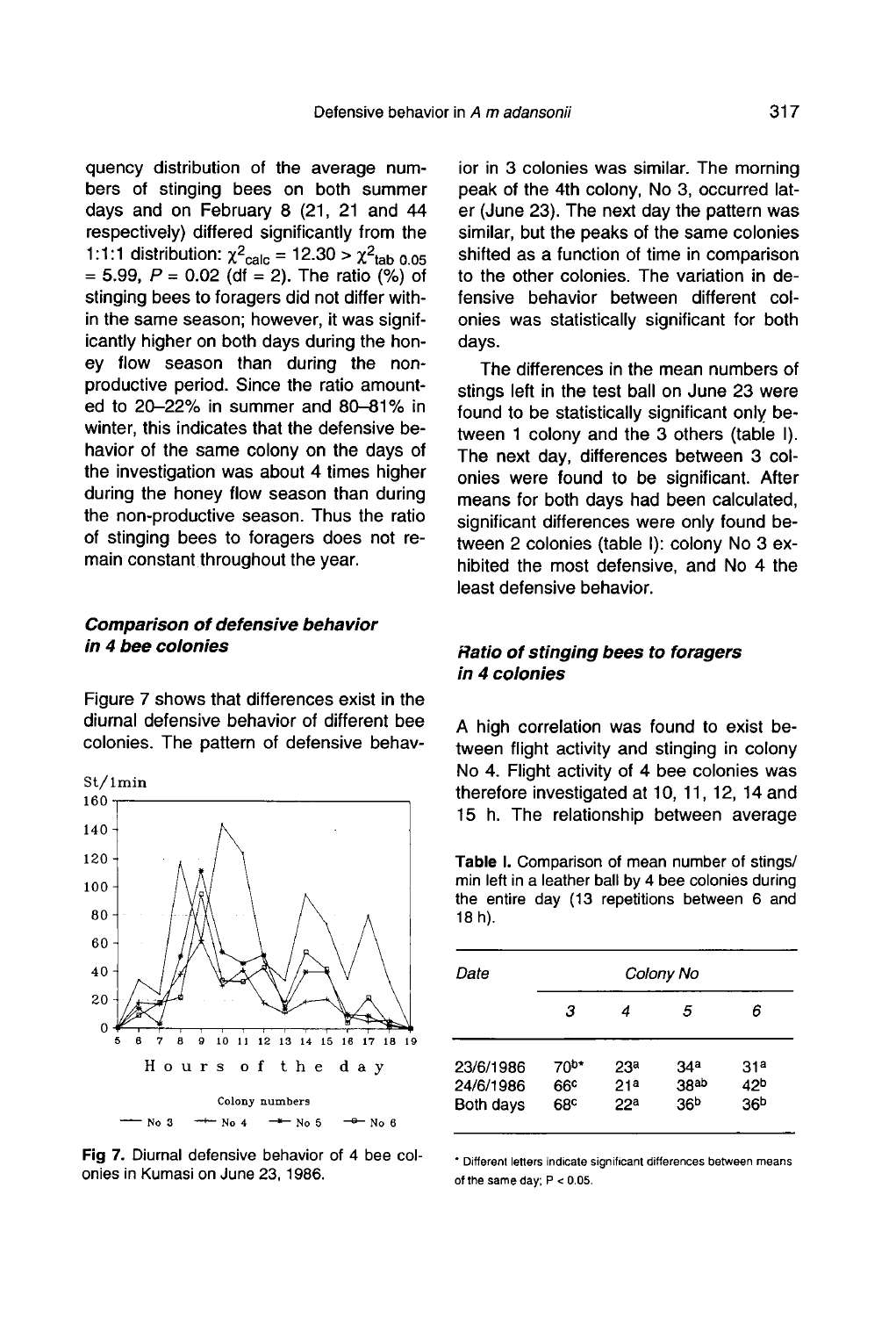flight activity and colony defense was calculated (fig 8) and a statistical calculation was carried out.

At the time of the investigation, 11, 10 and 8 brood combs containing 31.0, 39.9 and 33.8 thousand brood cells were found in colonies Nos 3, 4 and 5 respectively. The worker bees covered 4 more combs. The brood in colony No 6 was not measured.  $\gamma^2$ -Test showed that the distribution In colonies ivos 3, 4 and 5 respectively.<br>The worker bees covered 4 more combs.<br>The brood in colony No 6 was not meas-<br>ured.  $\chi^2$ -Test showed that the distribution<br>of the average number of foragers from of the average number of foragers from various colonies (fig 8) differed significantly from that of the number of combs presof the average number of toragers from<br>various colonies (fig 8) differed significant-<br>ly from that of the number of combs pres-<br>ented above:  $\chi^2$ <sub>calc</sub> = 8.12 >  $\chi^2$ <sub>tab 0.05</sub> =<br>5.99,  $P = 0.018$  (df = 2), as well as the number of brood cells:  $\chi^2_{\text{calc}} = 6.76 > \chi^2_{\text{tab 0.05}} = 5.99, P = 0.035 \text{ (df = 2).}$  Thus the number of foragers was not correlated either with the number of brood combs or with the number of brood cells in these colonies.

Significant differences were found in the flight activity of different colonies (table II). Colony No 6 was significantly more active in foraging than both Nos 3 and 5. Averag-

es for stinging during the same period (10- 15 h) showed that bees in colony No 3 stung significantly more than all 3 (June, 23) or 2 other (Nos 4 and 5) colonies (June, 24). Workers in colony No 4 stung significantly less than both Nos 3 and 6 (June, 24). Thus the most active foragers (Nos 4 and 6) were not the most defensive bees, and the less active foragers (No 5) did not defend the colony less. The ratio of the number of stinging bees to the number returning to the hive varied considerably. According to the absolute number of stinging bees (table II; June, 24), no significant differences were found between colonies Nos 4 and 5 and between Nos 3 and 6; however, significant differences were found between those colonies in the ratio of stinging bees. Averages for both days are presented in figure 8.  $\gamma^2$ -Test showed that the number of stinging bees in colonies Nos 5 and 6 did not differ significantly:  $\chi^2 = 0.73$ ,  $P = 0.39$  (df = 1). However, the ratio of stinging bees in these colonies differed significantly:  $\chi^2 = 13.30$ ,  $P = 0.00$  $(df = 1)$ . Statistical calculations did not show



Fig 8. Comparison of the ratio of the number of stinging bees to foragers in 4 bee colonies in Kumasi; averages for June 23 and 24, 1986. Numbers above bars represent averages for 5 hourly counts conducted each day between 10 and 15 h (for further explanations see fig 6).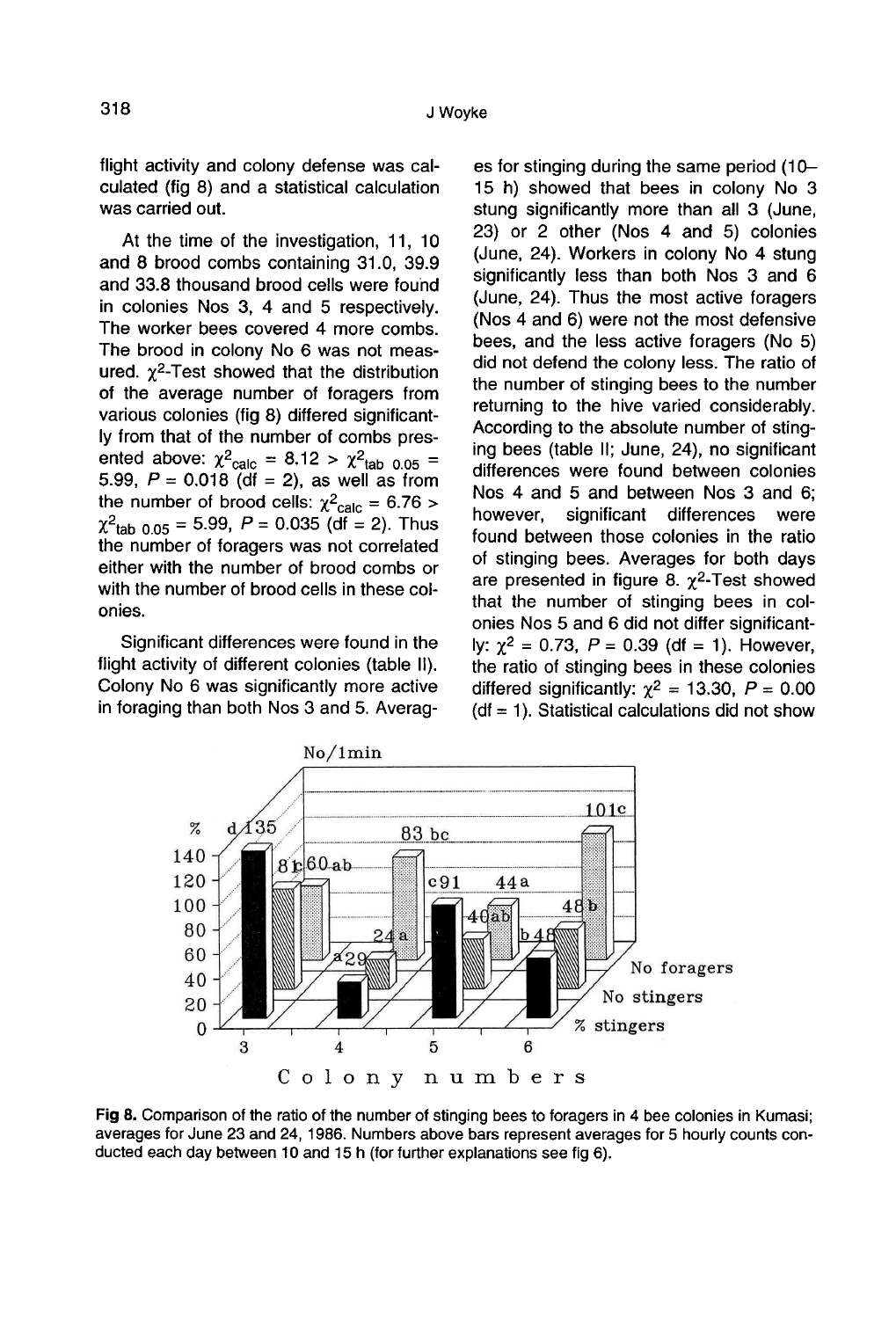| Colony No | Avg No<br>foragers (min) | Stinging bees 23/6/86 |                   | Stinging bees 24/6/86 |                  |
|-----------|--------------------------|-----------------------|-------------------|-----------------------|------------------|
|           |                          | No/min                | %                 | No/min                | %                |
| 3         | $60^{ab*}$               | 97 <sup>b</sup>       | 192 <sup>b</sup>  | 65 <sup>c</sup>       | 114 <sup>c</sup> |
| 4         | 83bc                     | 26 <sup>a</sup>       | 31 <sup>a</sup>   | 22 <sup>a</sup>       | 26 <sup>a</sup>  |
| 5         | 44 <sup>a</sup>          | 46 <sup>a</sup>       | 107 <sub>ab</sub> | 34ab                  | 79 <sub>bc</sub> |
| 6         | 101c                     | 41a                   | 41a               | 54 <sup>bc</sup>      | 52ab             |

Table II. Relationship between average number of foraging and stinging bees in different colonies (5 repetitions between 10 and 15 h).

\* Different letters indicate significant differences between means  $P < 0.05$ .

a significant difference between average number of stinging bees in colonies Nos 4 and 5. However, the ratio of stinging bees to foragers in these colonies differed significantly (fig 8). These results suggest that the ratio of the number of stinging to the number of foraging bees over the same period of time could be used as a better indicator for a comparison of potential defensive behavior in different colonies than the absolute number of stings left in a test ball.

#### Practical application

At the onset, examination of the bee colonies was conducted with the examiner fully protected with bee veil and leather gloves. The gloves had cuffs turned down with the rough leather outside. This irritated the bees considerably, and stimulated them to sting. Quite a lot of smoke was used. Colony No 4 was examined second after another colony in this apiary was checked. However, it defended itself so vigorously that it was impossible to examine all the combs. Some time later, when gloves were not used and only a little

smoke was applied, it was possible to examine that colony without any protection and wearing only a short-sleeved shirt. After the results of this investigation showed that smoke irritated the bees, the author examined the col-ony without using any smoke, without any protection and without a shirt. Twenty combs were taken out of the hive and were lifted one by one to face height. The examiner was only stung once in the thorax during this operation. Many colonies were subsequently examined in the same manner. In the presence of the beekeepers, the author opened hives and removed combs without using protection or smoke at different apiary sites in Ghana, such as Tamale in the north, Nkoronza, Sampa and Boabeng-Fiema in the central region and Accra and Winneba in the south. When more laborious manipulations are involved, eg finding a queen, the use of a little smoke in recommended. However, the smoke should not be directed inside the colony, either through the entrance or between the top bars. It should be applied outside to keep the bees inside the hives. The management technique for African bees should differ from that for European bees.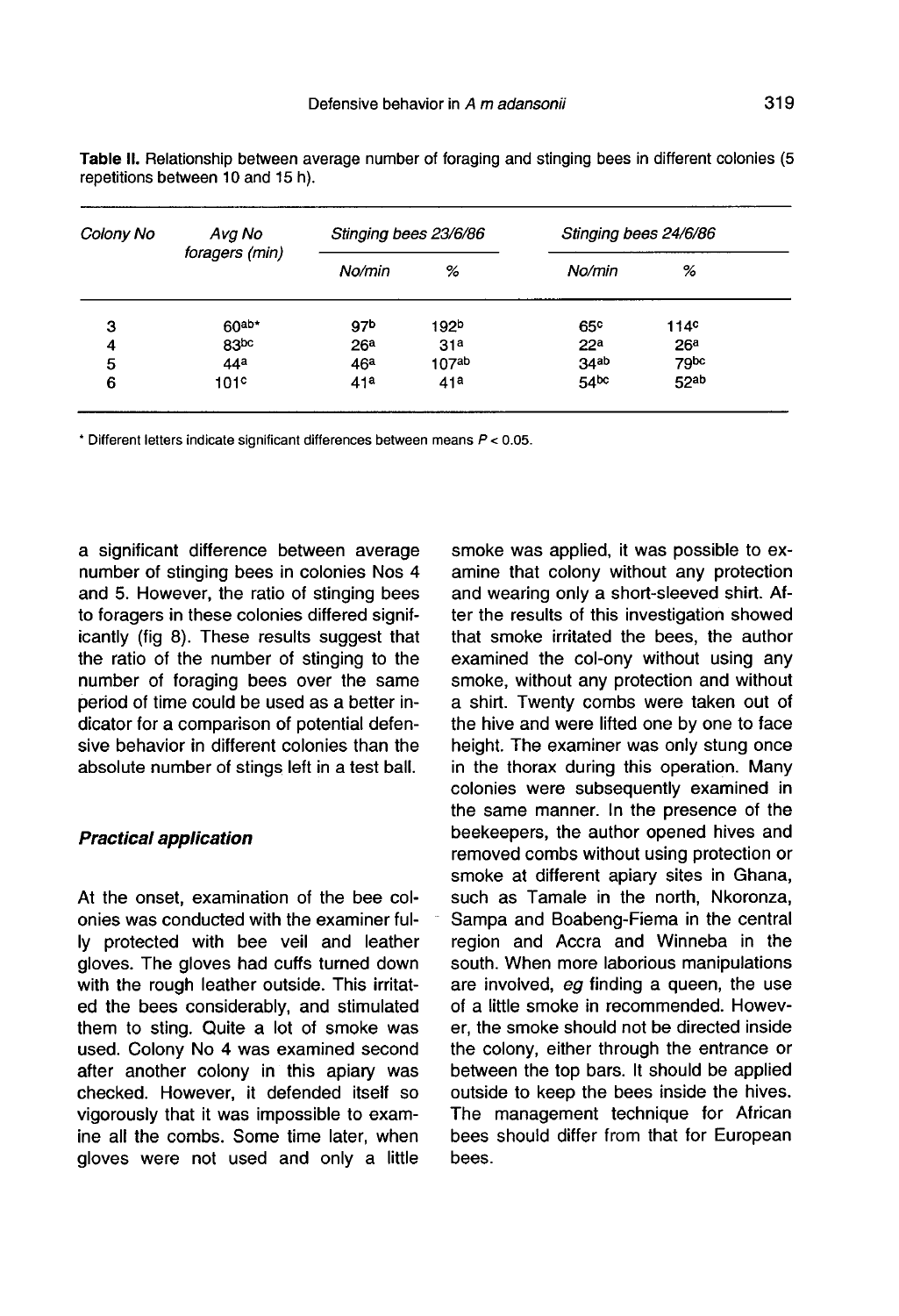# **DISCUSSION**

The purpose of this investigation was not to accurately characterize the defensive behavior of the A m adansonii population. or the seasonal variation in colony defense. The aim was to determine whether the practical observations had some scientific confirmation.

The defensive behavior of a bee colony throughout an entire day has not been investigated previously. It was not common knowledge that colony defense alters during the course of the day. Consequently, an account of the diurnal pattern of defense behavior has not been presented till now. In published papers, the hours of investigation have generally not been included, or conclusions have been drawn based upon comparisons conducted at different hours.

The results are too limited to characterize defensive behavior throughout both seasons. However, the results clearly show that the defensive behavior of the same colony did not remain constant, and differed significantly in different seasons. The pattern of diurnal colony defense, as well as the ratio of stinging bees to foragers, did not differ within the same season; however, it differed significantly between seasons. Certain facts suggest that the conclusions should not be limited only to the days of observation. Colony defense on both days during the honey flow season was similar, although observations were conducted at an interval of about 1 month. Observations on flight activity conducted by Woyke (1992) in Ghana over a 10-day period showed 2 distinct patterns of flight activity, one characteristic for the dearth period and the other for the honey flow season. Because a high correlation was found between flight activity and defensive behavior, it is suggested that 2 pat-

terns of colony defense, characteristic for each season, may exist. The results presented here agree well with the general observation that bees defend the colonies much more vigorously during the honey flow season than during the dearth period - summer rainy season.

To compare defensive behavior of colonies of unequal strength, Collins and Kubasek (1982) equalized them so that each consisted of 900 g of bees. Villa (1988) equalized the colonies several times by removing sealed brood from the strongest colonies. Although these measures were of interest, they involved much trouble and did not assure the same number of flying bees. Another possibility has been presented here with the calculation of the ratio between foragers and stinging bees. The correlation between colony defense and flight activity was not calculated until Woyke presented his preliminary findings (1989) The 4 steps of colony defense proposed by Collins et al (1980) could not be investigated during this study, because the worker bees attacked the leather ball immediately after it had been suspended in front of the hive entrance.

#### **CONCLUSIONS**

A wide variation was observed in diurnal defensive behavior. A typical pattern of diurnal defensive behavior was found to exist. A high positive correlation existed between flight activity and defensive behavior. The bees stung less during the period of low flight activity. The pattern of defensive behavior was very different during the non-productive and the honey flow season respectively. The defense behavior within each season was similar; however, it differed between seasons. During the honey flow-winter dry season, the bees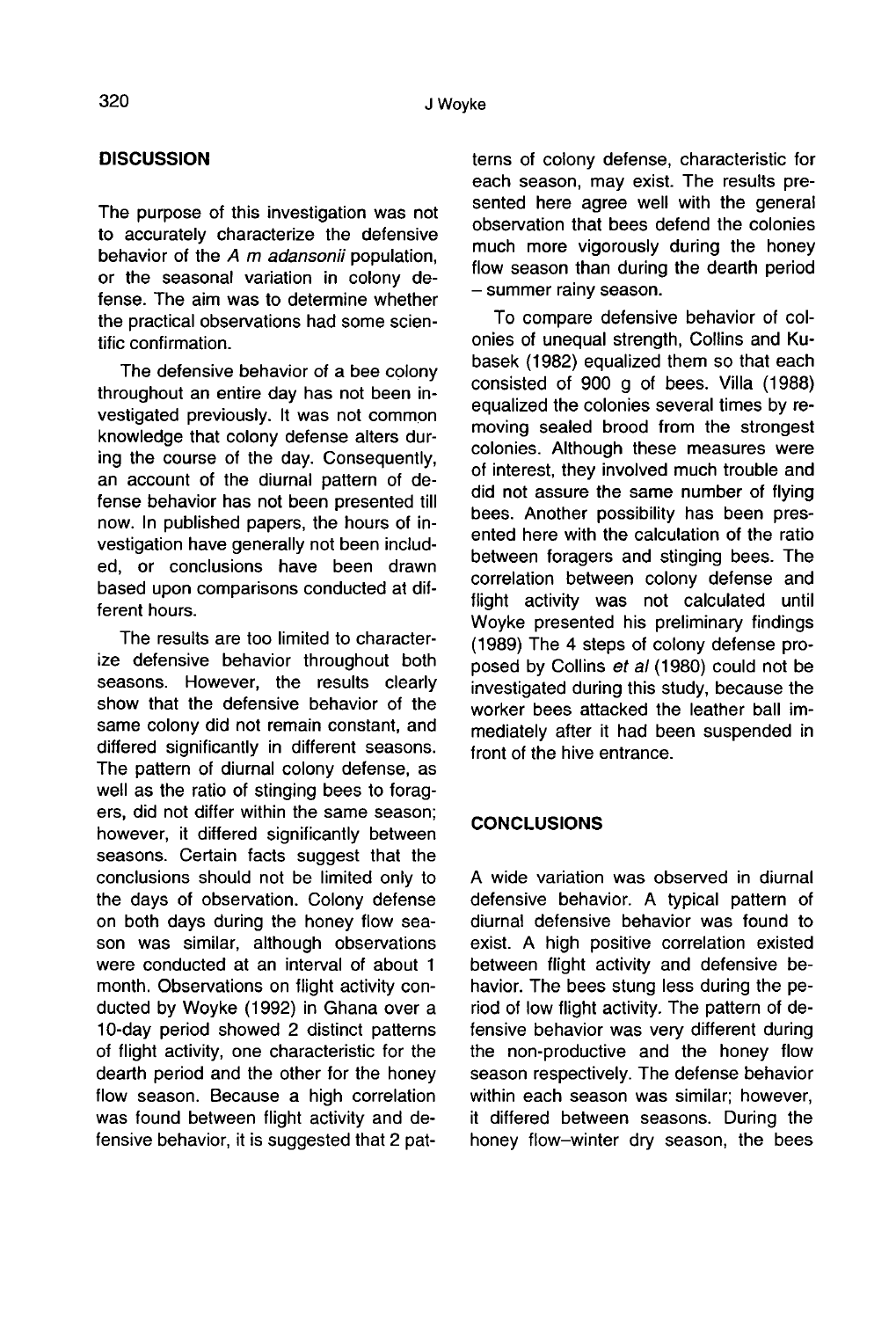stung about 4 times more than during the<br>non-productive-summer rainy season. non-productive-summer Bees in front of the entrance to the hive defended the colony more vigorously than those that flew out from the combs. The smoke irritated the bees, resulting in more active defensive behavior. Significant differences existed in defensive behavior between different bee colonies. The ratio of the number of stinging bees to that of the flying bees appears to be a better indicator for comparison of potential defensive behavior of different bee colonies than the absolute number of stings. It is recommended that a comparison be made of defensive behavior of different bee colonies at the same period of time. For practical beekeepers, it is recommended that work with Apis mellifera adansonii be carried out during periods of low flight activity.

Résumé — Variation journalière et saisonnière du comportement de défense de l'abeille africaine Apis mellifera adansonii au Ghana. Nous avons étudié le comportement de défense de la colonie par l'abeille africaine, Apis mellifera adansonii, afin de formuler des recommandations pour les manipuler (quand, comment) en évitant d'être piqué. Une balle en cuir de couleur sombre a été suspendue pendant 1 min 50 devant l'entrée ou à 25 cm au-dessus des barrettes de 2 passages ouverts entre les cadres. On a compté le nombre de piqûres faites dans la balle, ainsi que le nombre d'ouvrières rentrant à la ruche durant 5 min. Les 2 comptages ont été effectués chaque heure, 13 fois par jour. Les résultats montrent une forte variation du comportement défensif au cours de la journée. Il existe un schéma typique du comportement défensif diurne. Pendant la saison humide (été, période de disette), on observe un pic le matin (fig 1) et pendant la saison sèche (hiver, période de miellée), un pic tôt le matin et un autre tard le soir

(fig 3). Il existe une corrélation fortement positive entre l'activité de vol et le comportement défensif (figs 1-3). Les abeilles piquent moins lorsque l'activité de vol est faible. Les abeilles devant l'entrée défendent plus la colonie que celles qui quittent les rayons (fig 3). Durant la saison sèche, les abeilles piquent en moyenne 4 fois plus que pendant la saison humide (fig 6). Le comportement de défense diurne varie d'une colonie à l'autre (fig 7 et tableau I). Le pourcentage d'abeilles qui piquent par rapport aux abeilles qui volent est un meilleur indicateur pour comparer le comportement défensif potentiel de différentes colonies que le nombre absolu de piqûres (fig 8 et tableau II). On recommande de manipuler les colonies d'A m adansonii lorsque l'activité de vol est faible.

#### Apis mellifera adansonii / comportement défensif / rythme d'activité / activité de vol / Ghana

Zusammenfassung — Tages- und Saisonvariation beim Verteidigungsverhalten afrikanischer Bienen (Apis mellifera adansonin in Ghana. Das Verteidigungsverhalten der afrikanischen Biene A mellifera adansonii wurde untersucht, um Empfehlungen zu entwickeln, wann und wie diese Bienen ohne die Gefahr übermäßiger Stiche bearbeitet werden können. Dunkle Lederbälle wurden 50 cm oberhalb des Fluglochs oder 25 cm oberhalb von zwei geöffneten Wabengassen für 1 min aufgehängt. Die Zahl der im Ball zurückgelassenen Stacheln wurde gezählt. Ebenso wurde die Zahl der während einer Zeitspanne von 5 min zum Volk zurückkehrenden Trachtbienen aufgezeichnet. Beide Zählungen wurden stündlich durchgeführt, 13 mal den ganzen Tag über. Die erzielten Resultate zeigten eine große Variabilität des Verteidigungsverhaltens im Tagesverlauf. Es bestehen typische Muster im tägli-